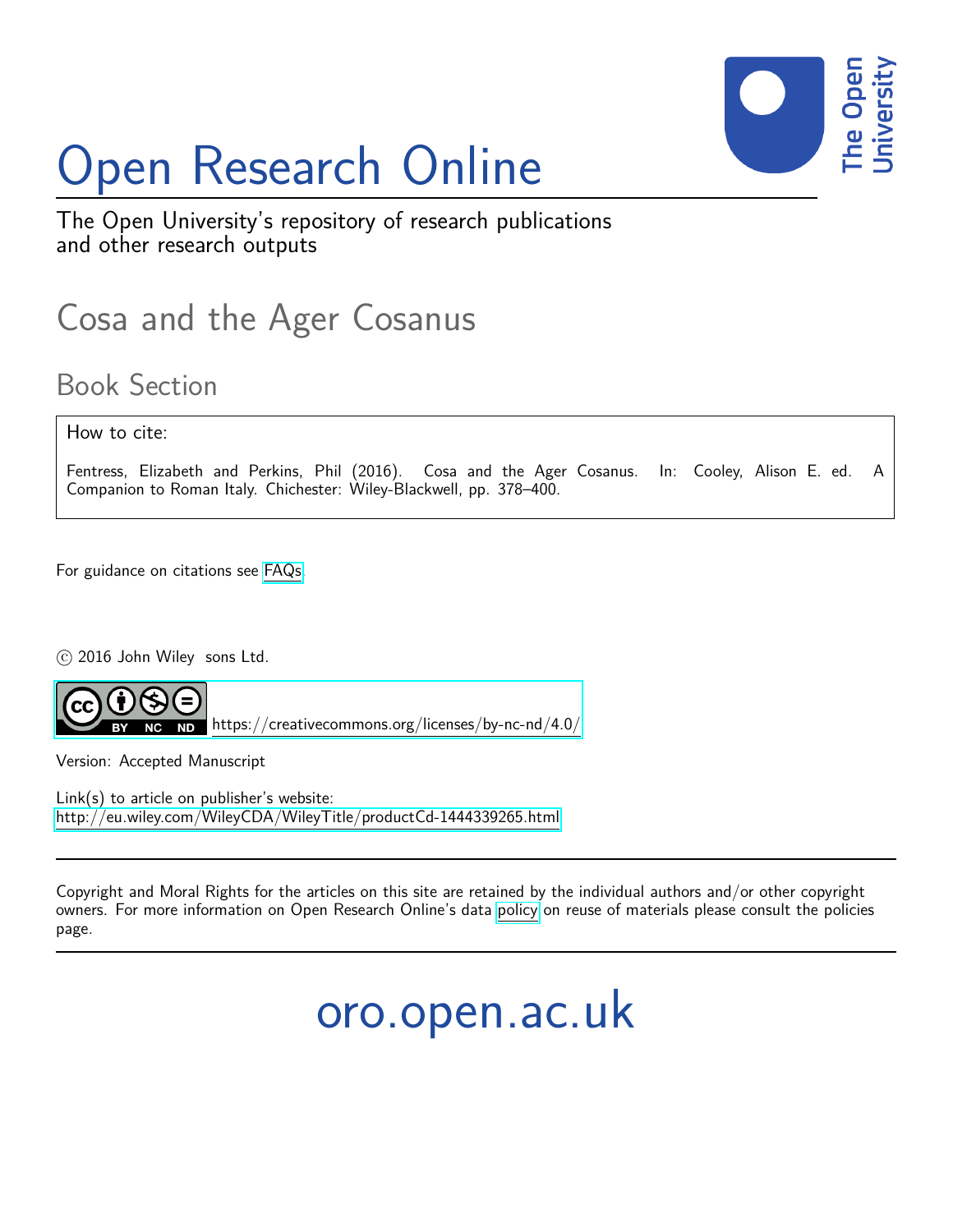#### **9,326 words**

# **Chapter 19 Cosa and the Ager Cosanus Elizabeth Fentress and Phil Perkins**

#### **Abstract**

Cosa and its territory, the Ager Cosanus, are often taken as the typical exemplars of a Roman colony, its territory and history over time. This chapter summarizes what we know of the urban plan of the colony of Cosa and its development over time, and the evidence for the settlement of its territory. The colony's high point appears to have been the second century BC, when most of the public buildings were erected, and its *insulae* were occupied by both large and small houses. In the countryside there were numerous small farms. During the late second and early first centuries these were gradually replaced by villas, of which Settefinestre is the best known, and agricultural production was widely exported. The destruction of the town around 70 BC does not seem to have affected the inland settlement, where a large number of villas continued to flourish. The Augustan reoccupation of the town was on a smaller scale, and subsequently both the town and the territory experienced a marked decline in occupation.

### **Keywords**

Cosa, colony, Capitolium, forum, comitium, urbanism, demography, settlement, villa, farm.

# **19.1 Cosa**

### **19.1.1 Introduction**

Widely cited as an exemplar of middle-Republican colonial urbanism (F.E. Brown 1980), the status of the city of Cosa as the ideal type of a Roman colony has recently been called into question (Fentress 2000; Dyson 2005; Bispham 2006). The faith of its excavator, Frank Brown, in its ability to represent Rome both in terms of its individual monuments and overall layout, led both to its fame and to the assiduity with which it was excavated for fifty years (1948-1998) by the American Academy in Rome. In spite of the evident *lacunae* in our knowledge of the site (we know nothing of pre-imperial public baths or any market buildings), it still provides an interesting example of the subtlety with which Roman ideas of layout and urban structure were adapted to particular local contexts.

#### **19.1.2 The colony of 273 BC**

Settled as a *colonia Latina* in the thinly-settled territory of the recently defeated Vulci in 273 BC (Velleius [Paterculus](http://en.wikipedia.org/wiki/Velleius_Paterculus) 1.14.7; [Livy,](http://en.wikipedia.org/wiki/Livy) Book 14 Summary/ *Periocha*; [Strabo,](http://en.wikipedia.org/wiki/Strabo) *Geography* 5.2.8), Cosa occupied a virgin site on a promontory between two fine natural harbours, the *Portus Cosanus*  (McCann, ed. 1987) and the *Portus Feniliae* (Calastri 1999)*.* It overlooked the fishing resources of the lagoon of Orbetello, where a subsidiary settlement was enclosed by polygonal masonry walls on an isthmus in the lagoon. This settlement was Etruscan in origin and may have been the major port of the colony in the third century, with its lagoon serving as a naval base in the Third Punic War (Ciampoltrini 1995). Cosa dominates the coast from a hill rising some 110m. above the sea which creates a forced passage along the coast. This was later followed by the *via Aurelia*, built either in 241 or 201 BC (Fentress 1984). We do not know much about the initial colony: it is possible that there was, in fact, not very much of it. Certainly the walls, in splendid polygonal masonry, were built in this period. These exploit the defences provided by the natural terrain of the hilltop, encircling 14 hectares with an irregular shape. Towers were built at the four gates from which led roads to the *via Aurelia*, or its Etruscan predecessor, and to the ports on either side of the promontory. The only disadvantage of the site, and perhaps the reason why it was not occupied in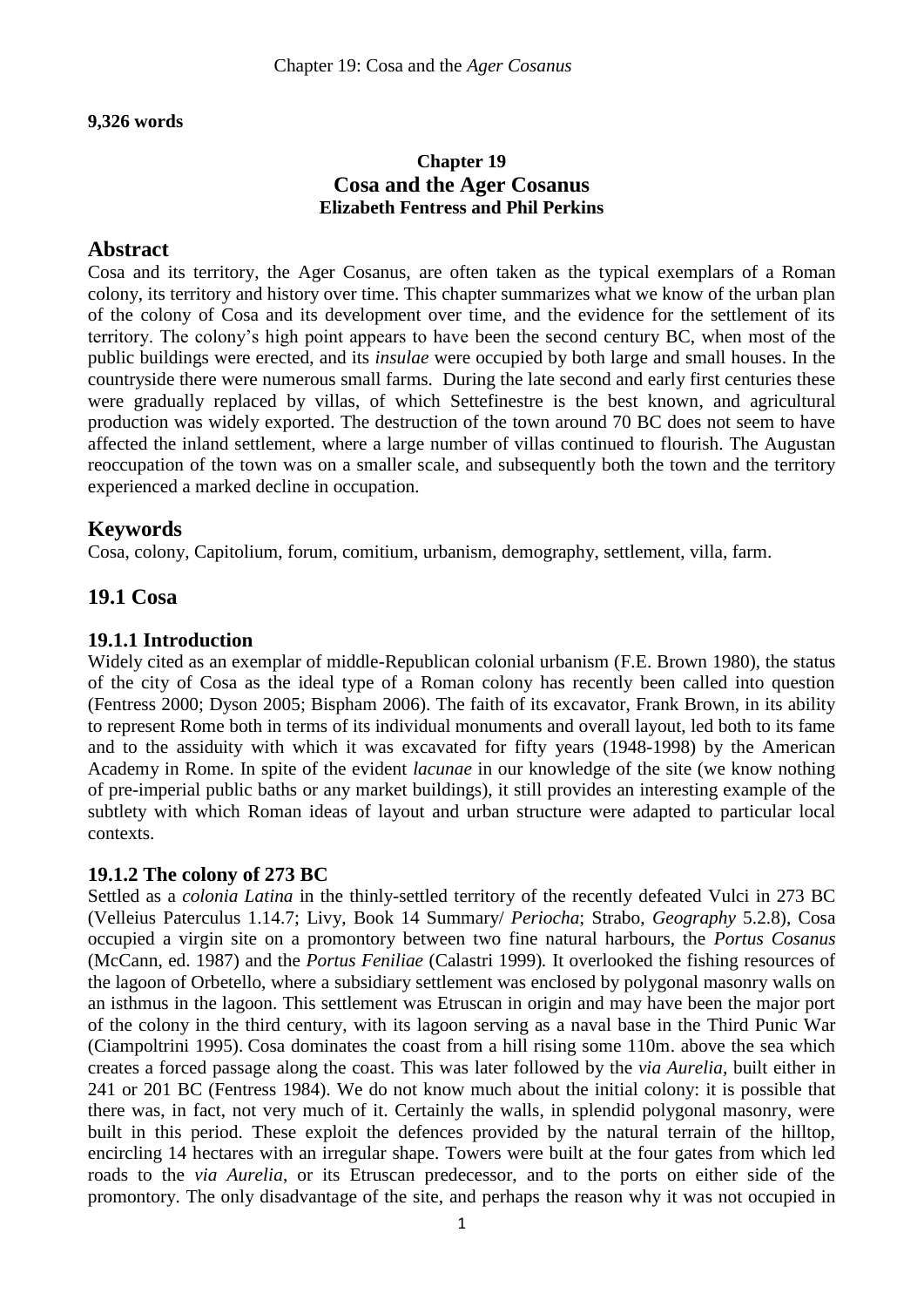the Etruscan period, was the lack of water: a small spring is found outside the town to the southeast, but the limestone formation of the hill means that the only reliable source of water is found at the *Portus Cosanus*, where there is a larger spring. This made the provision of adequate cisterns a prerequisite for the creation of a settlement on the hill.

It seems likely that the street grid was also created at the time of the foundation of the colony. Its layout is orthogonal, roughly parallel to the northeast wall and the coast. The small forum occupies the only available patch of relatively level ground, a saddle between the *Arx* and the Eastern Height. The *insulae* are of irregular widths and lengths, truncated by the even-more irregular walls. The plan of the town has been recently re-analysed by Jamie Sewell, who proposes a radical alternative to the traditionally-accepted arrangement (Sewell 2010). Focussing on the anomalous size and shape of the forum, and the fact that the public buildings on its northeast side actually block Street 7, whose existence is revealed by an early *cippus*, he suggests that in the original plan of the town the forum occupied the whole area between streets 5, O, 6 and Q, a layout in which street 6 would have continued across the northeast side of the forum. This arrangement would have allowed the streets from three of the gates to pass along the sides of the forum, while the larger forum compares better with those of other mid-Republican colonies, measuring 360 x 200 feet, or 5 *actus quadrati* **[Fig. 19.01: Reconstruction of the plan of the colony as it might have looked in around 150 BC with the larger plots darker grey and the smaller ones lighter. Sewell's hypothesis on the original plan of the forum and related roads is indicated by black lines.]**

This proposal is attractive in that it creates a far more rational plan than that which we find today. However, there are various problems with it. Street 5 lies over three metres higher than Street 7. A stretch of preserved bedrock at the entrance to the forum, on the alignment of Street P, shows that this difference in height is created by a sharp rise in the bedrock along the whole southern half of the proposed forum. This irregularity was not removed until the construction of the houses along the south side of the current forum, in the second quarter of the second century BC. Can we seriously imagine a forum that for eighty years remained unlevelled, with a steep outcrop of bedrock along the whole of its southern edge? Further, there is very little evidence for any buildings that would have formed part of this early forum plan.

One solution to this issue lies in a reconsideration of our evidence for the third-century colony at Cosa. The only building we can certainly attribute to the earliest phase is the square structure on the *Arx*, apparently the predecessor to the Capitoline temple. This measured 7.5 x 7.5 m., or 25 x 25 Roman Feet, and was oriented just east of north. To the north, and on axis with it was a square hole, which was interpreted by Brown as the *mundus* of the colony, together with the *Cosa quadrata*, on the model of the elusive *Roma quadrata* (Brown 1960, 9-17; Brown 1980, 16-18)*.*  More recently, Rabun Taylor has suggested that, while the interpretation of the *mundus* remains plausible, at least as a votive deposit under an altar, the square structure must have been the original temple, some of whose terracottas were found under the later temples (Taylor 2002, 66-80). Its date does not seem later than the early-third century, and its dedication remains unknown (Bispham 2006, 98-99).

But there is precious little other evidence for early third-century activity on the site. The huge cistern at the southeast corner of Sewell's proposed forum may belong to this period, but we have no direct evidence for this. It would have been the only building which materialized the original forum; we might imagine that it was laid out, like the Roman road network, but that major building works were not undertaken until much later in the century.

The *curia-comitium* complex on the northeast side of the forum seems to be firmly dated to the third century, in that it is abutted by a building which went out of use around 220 BC. The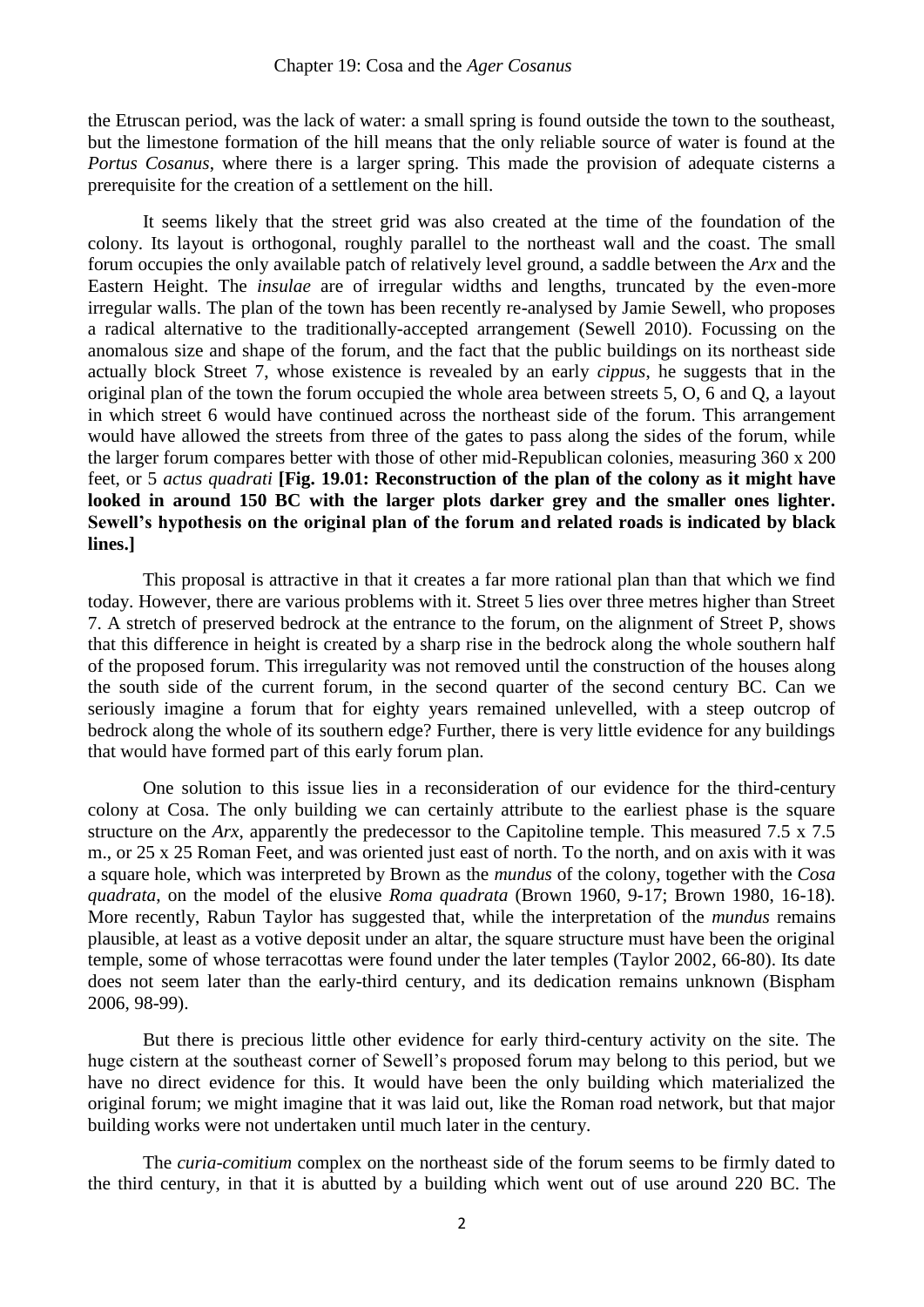*comitium* consisted of a circular floor from which rose a set of eight or nine curved steps providing standing space for the assembly of the citizens: Brown has calculated that it could accommodate 600 individuals (Brown, Richardson, Richardson 1993, 26). This was inscribed in a roughly square podium built of mortared walls faced with thin rectangular blocks of stone, and measuring 16.20 x 17.50 m. (Brown, Richardson, Richardson 1993, 13). A wide door opens onto the forum. Behind and bonded to it rose a hall on a high foundation whose door opened onto the *comitium*. This was covered with a tile roof and decorated in painted plaster in the Pompeian first style, but we can say little else about the structure, which was largely obscured by later rebuilding. The complex, however, finds close parallels at Poseidonia, Fregellae and Alba Fucens (Greco 1988, 83; Brown, Richardson, Richardson 1993, 256-78; Coarelli 1999, 31, 55-56; Mertens 1968, 208-17; Sewell 2010, 41). As both the *curia* and the *comitium* block Road 7, and the *comitium* sits well inside the area of the 'larger forum', their construction seems to imply the redesign of the forum at this time, perhaps in the third quarter of the century, after the interruption of the First Punic War. A reduction in available manpower to carry out the massive amount of levelling necessary for the realization of the earlier forum plan might have caused the change of plan. It seems certain that there were very few people in the colony at this time. To date, no private buildings have been found for this period (Fentress *et al.* 2004, 13). We thus have no idea where the people who built the walls, the first temple, the *curia*/*comitium* or the large cistern actually lived.

The dimensions of the forum as it is seen today were thus established perhaps forty years after the foundation of the colony, around 240 BC. Its sides were emphasized with eight planting pits in two rows on either side of the open space: the edges of the levelled open space were marked with trees rather than a portico.

#### **19.1.3 The Deduction of 197 BC**

The lack of manpower was sufficiently acute at the end of the Second Punic War that the colony petitioned for new settlers in 199 BC, receiving them in 197. This was probably the point at which domestic architecture in stone began on the site. In all cases the construction of the houses started with the cistern, which was cut out of the limestone bedrock and plastered. The stone deriving from this excavation was then used to lay the foundations and first courses of the walls, which rose to around 50 cm. above ground level. In the second century BC these were of dry-stone, with the stones carefully faced. Over these socles the walls were built of *pisé de terre*, pounded between shuttering. After the roof was tiled, the walls were plastered, producing a durable structure. Larger houses might have two cisterns, one receiving the rainwater from the roof at the rear of the house.

It seems clear from the plan of the colony that there were two standard sizes for the houses of the town (Fentress 2000, 15-20). Around three sides of the forum and along the wider, 'processional' streets were found houses with street frontages 60 Roman feet wide, using the canonical plan familiar from Pompeii and elsewhere: a vestibule flanked by *tabernae*, leading through a *fauces* into an *atrium*, with the *tablinum* on the axis of the door. *Cubicula* and *alae* were found on either side of the *atrium*, while behind the *tablinum* lay a garden with perhaps a small bath house. One of these, the 'House of Diana', was entirely excavated between 1997 and 1999 (Fentress *et al.* 2004, 14-23, 34-62).

Elsewhere in the town were found houses of an entirely different plan. Near the museum, northwest of the forum, Russell Scott excavated a long insula divided into house plots 8.5 m. wide, or just under 30 Roman feet, around half the width of those on the forum plaza (Bruno and Scott 1993, 13-63). On the southwest side of each plot was built a simple house, with a courtyard or *atrium* at the centre. A *tablinum* and at least one *cubiculum* opened off this space. Behind the houses the plots were terraced at a lower level, with steps leading down to a garden and service areas. The basic layout here is similar to what we have seen on the forum, but on a smaller scale. The same hierarchy is inscribed in the streets, which were paved for the first time during this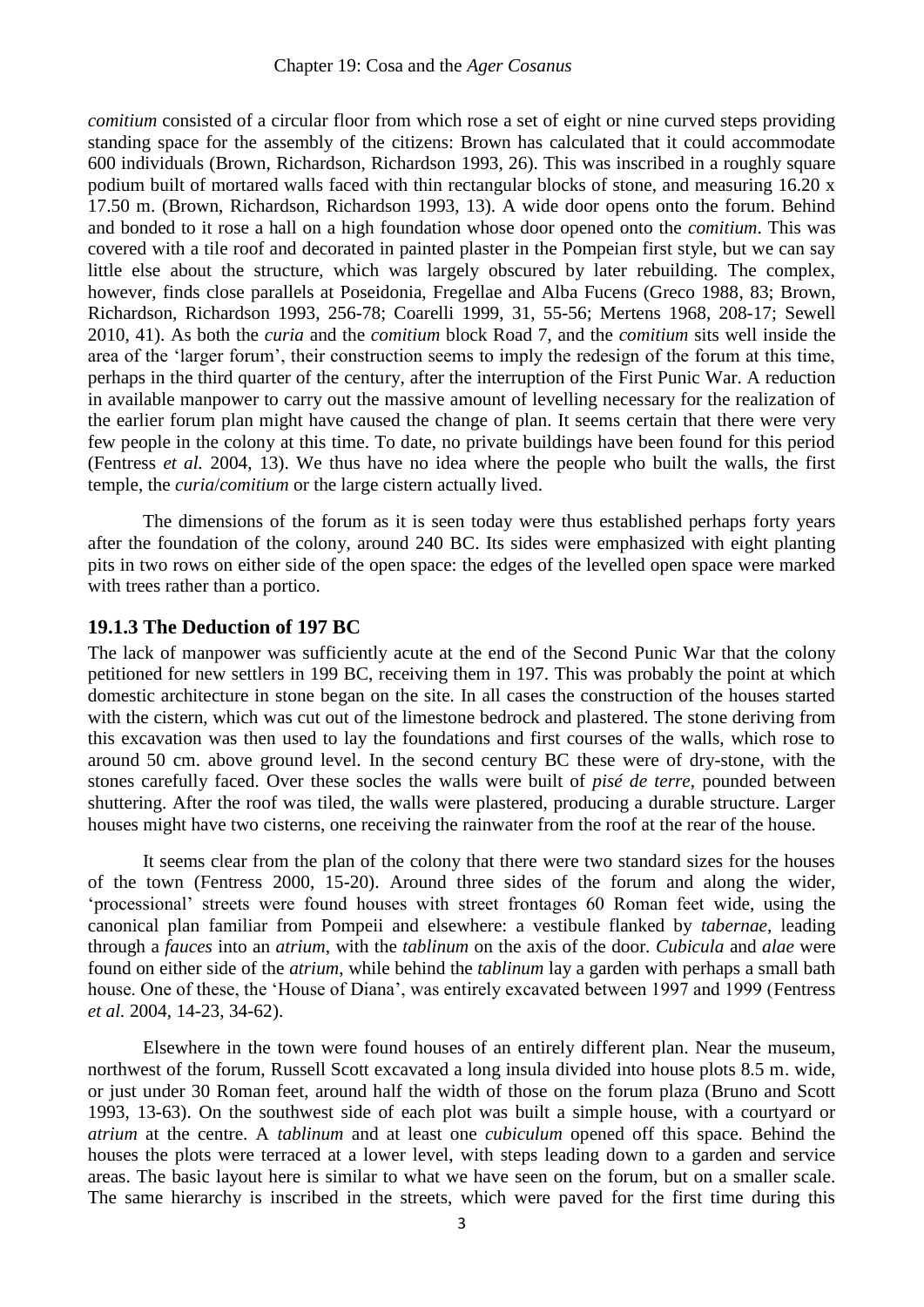period. The ordinary streets are 6 m. wide. However, the street leading from the forum to the *Arx*, and the street which leads from the southwest gate to the Eastern Height, are 9 m. wide, and by the middle of the second century BC each of them led to a sacred area. Brown called these 'processional streets'. It is along these that further large *atrium* houses appear to have been built (Roca Roumens 2007). It thus appears that there were houses for two classes of colonists, some of whom received plots exactly twice as large as the others. This scheme is suggested on **Figure 19.01**. The best estimate of their numbers is twenty-one larger houses, with around 238 smaller ones. These could have housed 259 of the 1,000 new colonists, and the proportion between larger and smaller houses is slightly less than one to ten. These figures bear a close resemblance to those for a series of colonies sent out in the first two decades of the second centuries BC. At Thuri Copia and Castrum Frentinum in 193 BC three hundred *equites* received plots of forty *iugera*, while 3,000 *pedites* received twenty (Livy, *Epitome* 35, 9, 7-8); at Vibo, in 192 BC, there were three hundred *equites* and 3,700 *pedites*, and again the *equites* received double-sized allotments (Livy *Epitome* 35, 40, 5-6); similar proportions applied at Bononia and Aquilea in 190 and 181 BC (Livy *Epitome* 40, 34, 2-4). It seems that the Latin colonies of the period following the Second Punic War followed a consistent pattern, with colonies designed to accept two or three orders of colonists, and plots assigned by rank. The settlers, as we know from Livy, were drawn from the allies of Rome in the Second Punic War, and were in all probability veterans. The settlement, with its two orders of streets and two orders of houses, clearly reflects the difference in rank of its settlers.. The Forum would have been surrounded on three sides by the houses of the decurions, probably chosen from among the *equites.* 

# **19.1.4 The Forum**

**[Fig. 19.02: The forum at the end of the second century BC (stippling shows excavated area)]** All of the principal public buildings were built, or rebuilt, beginning in the first quarter of the second century BC, around the same time as the construction of the houses. The architectural definition of the Forum, and its related public buildings, seems to have been a primary concern. On the three sides occupied by private houses and *tabernae* a portico was created, draining into a gutter around the open space, which seems to have been finally levelled at this time, and surfaced with beaten earth and small stone chips. The trees seem to have been eliminated at the same time.

Along the northeast side of the forum a new set of public buildings was created, apparently at the expense of the private housing which previously occupied the spaces on either side of the *curia* (Fentress, *et al.* 2004, 30-31). The *curia* was rebuilt, this time on a high podium of massive, irregular masonry. An *amphora* stamp of *c*.180 BC gives a *terminus post quem* for the reconstruction, which we may date in the second quarter of the century (Brown, Richardson, Richardson 1993, 11, 227). Shortly thereafter the podium was expanded by two rooms flanking the original space, creating a building of three parallel halls facing onto the *comitium*. The new *curia* was abutted on its southeast side by a temple built slightly later, on a podium built of the polygonal masonry which would from this period mark the important buildings of the town. The temple, known as Temple B, took the place of a raised altar built against the *comitium* at the beginning of the second century, perhaps at the inception of the new deduction. The temple comprises a *cella* and a deep *pronaos* which is reconstructed by Brown as a distyle porch two columns deep, with Hellenistic Tuscan capitals (Brown, Richardson, Richardson 1993, 143-53). Brown, on the analogy of the Roman Forum, proposed that the temple was dedicated to Concord, a suggestion supported by an inscription to Concordia found built into a medieval grave (Brown, Richardson, Richardson 1993, 141; Brown 1980, 31). However, the terracottas include two seated female figures which Richardson identifies as most likely to be Ceres and Proserpina. A third statue, apparently holding the piglet whose head is preserved, suggests that this was an offering to Ceres, supporting this identification (Brown, Richardson, Richardson 1993, 184-206).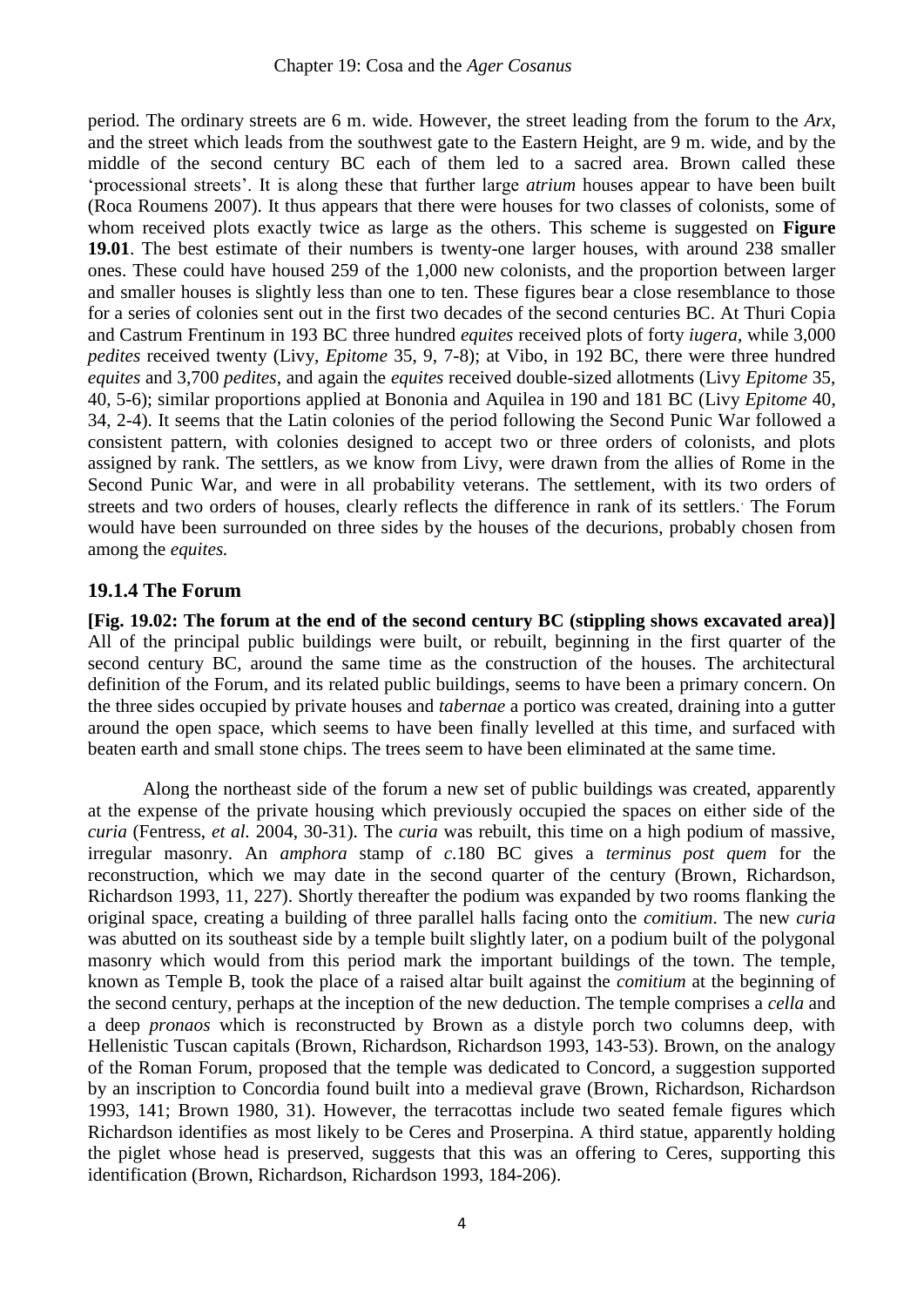The final public building erected on the northeast side of the forum was the basilica, one of the earliest in Italy, dated by a coin in its foundation to some time after 157/156 BC (F.E. Brown, Richardson, Richardson 1993, 207-36). This was built in the space to the northwest of the *curia*/*comitium*, occupying the whole of the space between the façade of the forum and street 7, 35.89 m. x 27.05m, built on a rubblework foundation supporting a vault which terraced the building up to the level of the Forum, and contained cisterns. A row of columns with Doric bases and capitals ran along the façade, while in the interior columns defined a rectangular space, which probably supported a clerestory with a smaller second order of columns. A flight of steps led to a terrace over the ambulatory, on the model of the *Basilica Aemilia* (*Paulli*) at Rome, built in 179 BC. To the rear of the building an *exedra* projects that was probably intended for a tribunal. The construction of the basilica in this period underlines the growing political and economic importance of Cosa in this period, after two generations of steady development since the end of the Punic Wars.

# **19.1.5 The** *Arx*

A visual link between the forum and the hill to the south, referred to as the *Arx* by Brown, is formed by the broad street P, leading out of the centre of the long side of the forum and climbing up towards the gateway in the wall which sets off the *Arx* from the rest of the town, forming a sort of extended *temenos*. Street P climbed directly towards the square structure at the top of the hill that Taylor (2002) interprets as the earliest temple of the colony. In the second quarter of the second century BC, at the same time as the work on the various buildings of the forum was beginning, this little temple was replaced with a far larger one which was interpreted by Brown as a *Capitolium*, the date based on coins found in the foundation and in the mortar of the mosaic flooring of the south cella (Buttrey 1980, 32-33 and 41). This is a large structure comprising the temple with a triple *cella*, a deep columnar *pronaos*, and a terraced forecourt. The *mundus* of the earlier temple, perhaps occupying the position of its altar, lies directly under the middle *cella*, but the orientation of the temple is very different, standing at an angle to the axis provided by street P. Its podium is, again, built of beautifully dressed polygonal masonry. Above this, the *cella* walls were built of concrete faced with small brick-shaped blocks of limestone, stuccoed white on the insides. On the outside of the building the podium was topped by a base and crown with a heavy, rounded Tuscan *torus*, over which was built the facing of squared ashlar blocks in sandstone. On the *pronaos* four columns supported the roof, while *antae* formed by the prolongation of the walls of the *cella* flanked two further columns. Behind these, and parallel to the façade of the temple, was a deep cistern extending for the entire width of the building. This was evidently intended to collect the rainwater from the roof. The building's eaves were wide, as its drip lines show, and the elaborate terracotta decoration would have given it an archaic look, looming over the town from the top of the hill. Its attribution to the Capitoline triad is unproven, and would be anomalous for a Latin colony in this period; Bispham suggests that the temple was dedicated to Jupiter, Hercules, and Minerva (Bispham 2006,  $100-2$ ).

Although the smaller Temple D, to the north of the large temple, has always been assumed to have preceded it there is in fact no evidence for this beyond the stylistic dating of the related terracottas (Taylor 2002, 72; Brown 1960, 182-98, Strazzulla 1985; Scott 1988). Indeed, the smaller temple seems placed to respect the position of the larger one, with its south corner on the axis provided by the front of the forecourt. Temple D is again tetrastyle on a polygonal podium, with a larger space between the middle two columns. The *antae*, with engaged columns at their ends, give the impression of a second row of columns, but the *pronaos* as a whole is proportionately much shorter than those of the *Capitolium* or Temple B. The Doric order of the columns will, again, have given a sober and rather archaic look to the whole. It is not clear to whom the temple was dedicated: Mater Matuta has been suggested (Brown 1980, 47-49; Bispham 2006, no. 140).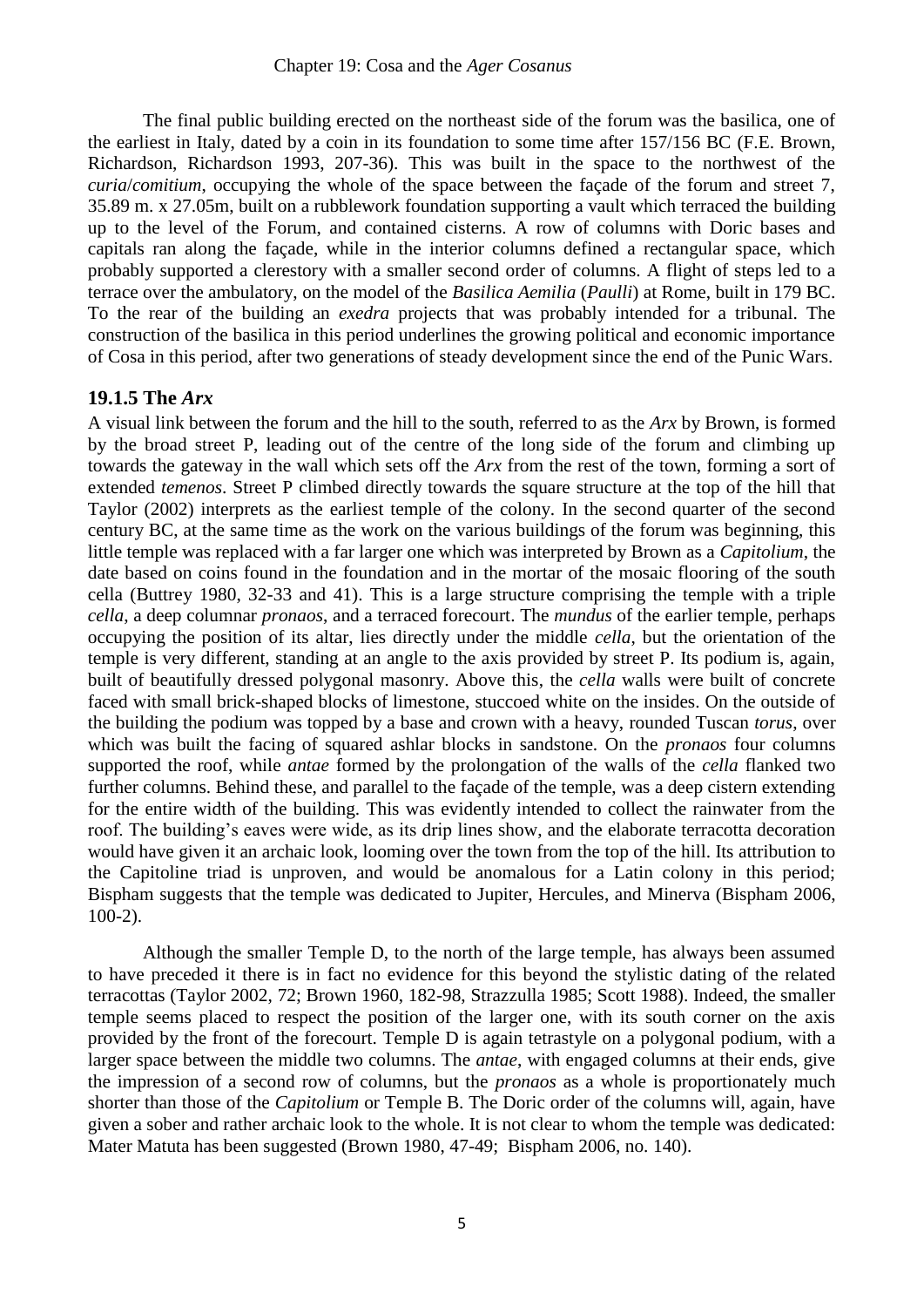#### **19.1.6 The Eastern Height**

A final religious building is represented by a small podium in polygonal limestone blocks on the Eastern Height (Fentress, *et al.* 2004, 29-30). Here the whole top of the hill was levelled to create an open space measuring *c*.30 m., perhaps 100 Roman feet, by 23. The temple was situated in the centre of the northwest edge of the sanctuary, looking out to sea, its axis exactly 14.78 m., or 50 Roman feet from the northeast sanctuary wall. Its identification as a temple is based on the polygonal masonry of its foundation and on the few architectural terracottas found nearby: its outer dimensions of 6.25 x 11. 25 m. make it smaller than Temple D, although its masonry appears to have been directly comparable.

#### **19.1.7 Cosa in the late Republic and Early Empire**

The half-century following 197 BC thus saw the construction of fully three temples, the rebuilding of the *curia*, and the construction of the basilica, as well as that of the *atrium* houses around the Forum and probably a substantial amount of private building elsewhere in the colony. The prosperity which this indicates must have come from the countryside, whose farms were closely connected to the town and its port, and from the rich fisheries around the lagoon of Orbetello, whose products could have been salted near the ports and sold in Rome. During the next seventy years, however, we can see little activity beyond the inevitable changes to private houses, with some consolidation of smaller buildings into larger ones, as we can see in the case of the House of the Treasure, or new constructions occupying older gardens, like the House of the Skeleton (Brown, Richardson, Richardson 1993, 79-148). The town apparently filled out any empty spaces, and continued as a prosperous *municipium.* However, this prosperity came to a violent end in about 70 BC. There is evidence in various parts of Cosa for destruction and abandonment at that time: the skeleton in the eponymous house was thrown into a cistern of the building. The best evidence for the date of this event derives from a hoard found in the House of the Treasure (Bruno and Scott 1993, 79 and 147), and Brown's suggestion that the sack was an attack by pirates stands unchallenged. We have no evidence for any reoccupation of the site before *c*.25 BC, although Scott suggests that it was garrisoned against Sextus Pompey from 40 BC (Bruno and Scott 1993, 161).

The origins of the Augustan resettlement remain somewhat obscure. The coin evidence for the House of Diana shows a gap between 70 and 27 BC, while the stylistic evidence from painted plaster suggests a date for its decoration between 20 and 10 BC, which should give a *terminus ante quem* for the settlement as a whole (Fentress, *et al.* 2004, 154 and 177). It may have been the object of veteran settlement, although we have no direct evidence for this. The resettlement of the colony would have provided services, a market, and a political base to the farmers that remained in the territory. The sample trenches indicate that the new town was smaller than the old, with only the forum and nine central *insulae* reoccupied. The new houses were generally bigger and better: the House of Diana was rebuilt with a loggia which occupied part of the old garden, while it used the ruins of the next-door house for a kitchen garden.

Some investment took place in public buildings: an altar from the *Arx* may record the *suovetaurilia* sacrifice at the lustral rites involved in the rededication of the temple (Brown 1960, 518; Fentress, *et al.* 2004, 208-09), while one of the *tabernae* of the House of Diana appears to have been used as a little cult building, with a mosaic floor and a stuccoed ceiling (Fentress, *et al.* 2004, 36).

A new catastrophe struck the town in the middle of the first century AD. This took the form of an earthquake, which demolished the basilica and appears to have damaged the roof of the '*Capitolium*'. This earthquake, which may be associated with that which occurred the day Nero donned the *toga virilis* in AD 51 (Tacitus, *Annals* 12.43.1; Fentress, *et al.* 2004, 55-62), apparently occasioned the appointment of a *curator* to manage the affairs of the ruined town: a number of dedications allow us to identify him as L. Titinius Glaucus Lucretianus (*AE* (2003) 632, 633-37;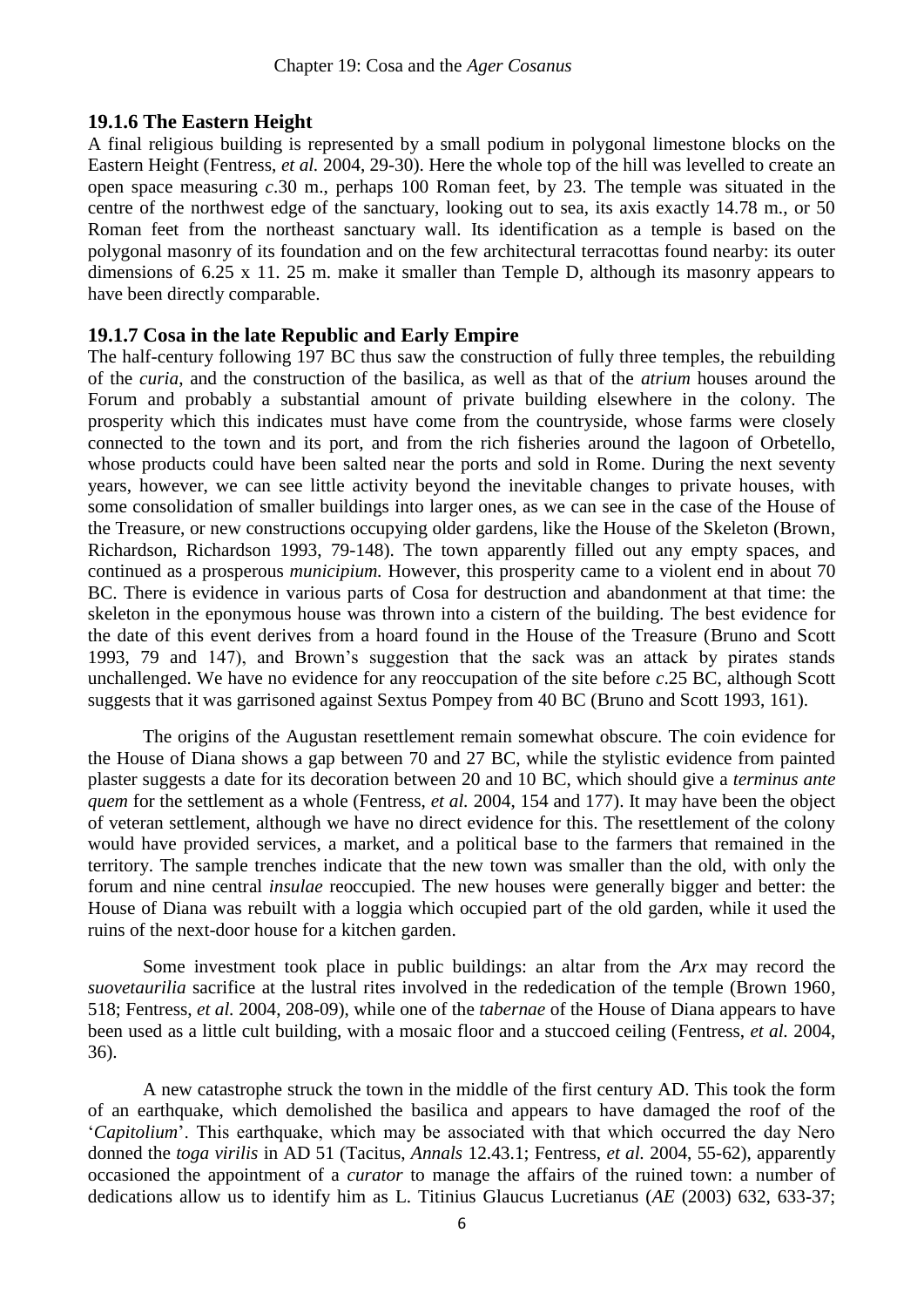Fentress, *et al.* 2004, 56-62). Brickstamps show that he was involved in the replacement of the roof of the Capitoline temple, while a number of statue bases and statues found on the site of the old basilica show that he was active in its transformation into an *odeum*, with statues of Claudius and Nero: the latter is mentioned on two further inscriptions (*AE* (2003) 630, 631. Gros 2000; Collins Clinton 2000). He may have been the final owner of the House of Diana, where a little shrine to Diana ornamented with an inscription was built in the garden at this period. This, however, was almost the last sign of life in the town, which by the time of Trajan seems to have been prematurely deserted. A brief reoccupation took place under Caracalla, associated with the construction of granaries around the forum and the reconstruction of its portico, backed now only by ruins where there were no granaries **[Fig. 19.03: The forum in the third century AD]** (Fentress, *et al.* 2004, 63-69). At the southeast end of the forum the former street was blocked by a shrine to *Liber Pater*, the tutelary deity of the Severan House (Collins Clinton 1977). The site was now referred to in inscriptions dating from the reigns of Caracalla to Aurelian as the *Res Publica Cosanorum* (*CIL*  11.2633 and 2634; *AE* (1983) 325), but it seems to have been largely empty of *Cosani*, with only two *insulae* still occupied outside the immediate zone of the Forum. This occupation does not seem to have survived the third century, except for the occasional coin found at the shrine, perhaps traces of an annual festival. Rutilius Namatianus, who sailed past the site in AD 416, remarked on the ruins of the site, deserted because of a plague of rats (Rutilius Namatianus 1.285-90; Cirelli and Fentress 2012).

The last reoccupation before the middle ages seems to have begun around the middle of the fifth century, when a small settlement was created on the ruins of the basilica/*odeum*, and another on the Eastern Height (Fentress 2004, 72-86). The lower settlement was composed of two houses, a large oven, a small church and a cemetery to the north of the church, as well as, perhaps, a few other buildings not yet discovered. A road along the line of street P linked this little settlement with the *Arx*, where a granary was built abutting the south side of temple D, using drums from its columns to support a wooden floor. Stabling seems to have been provided for horses to the northeast of the large temple, while there was certainly housing within the temple structure. It is probable that this settlement represents what remained of the imperial villa previously located at the *Portus Cosanus*, still managing the imperial properties in the area (Ciampoltrini and Notini 1993). In the middle of the sixth century, after an incident in which the granary was burned, the *Arx* was refortified with a strong wall reinforced by towers on its east side. An inscription mentioning a [*ne*]*apolis* (*AE* (2003) 368) may suggest that this was a deliberate Byzantine foundation, aimed at the control of the *via Aurelia* and all traffic along the coast. Both *amphorae* and fine wares point to a well-established supply chain. It was probably this settlement that took the name of Ansedonia, the modern toponym, which has been plausibly explained as deriving from the *sitonia*, or granaries on the site (Patitucci 2001, 199). Indeed, we can see here a recurrence of the function of the site as a point for tax-gathering which was first materialized by the granaries of the Severan period: clearly it had remained on the imperial books. The settlement did not survive, however, and there is no evidence for occupation on the site from the seventh until the ninth century.

# **19.2 The** *Ager Cosanus*

When the colony of Cosa, the first in Etruria, was founded it was given part of the land of the defeated Etruscan city of Vulci. The northern extent of the territory of Vulci is debated, but the boundaries of Medieval dioceses have been used to reconstruct the hypothetical *Ager Cosanus* as contained by the River Albegna to the north west, the River Elsa and Elsarella to the north and the River Tafone to the east (Perkins 2010, 103-04). This area of 550 km.² consists of thickly wooded limestone hills in the interior and about 220 km.<sup>2</sup> of fertile (when drained) low-lying coastal plain of Pleistocene deposits with little transitional terrain. The Pleistocene deposits constitute the best arable lands. Closest to Cosa in the Val d'Oro and the coastal strip there are clayey sands and conglomerates deriving from marine deposits or erosion from the interior hills. In the lower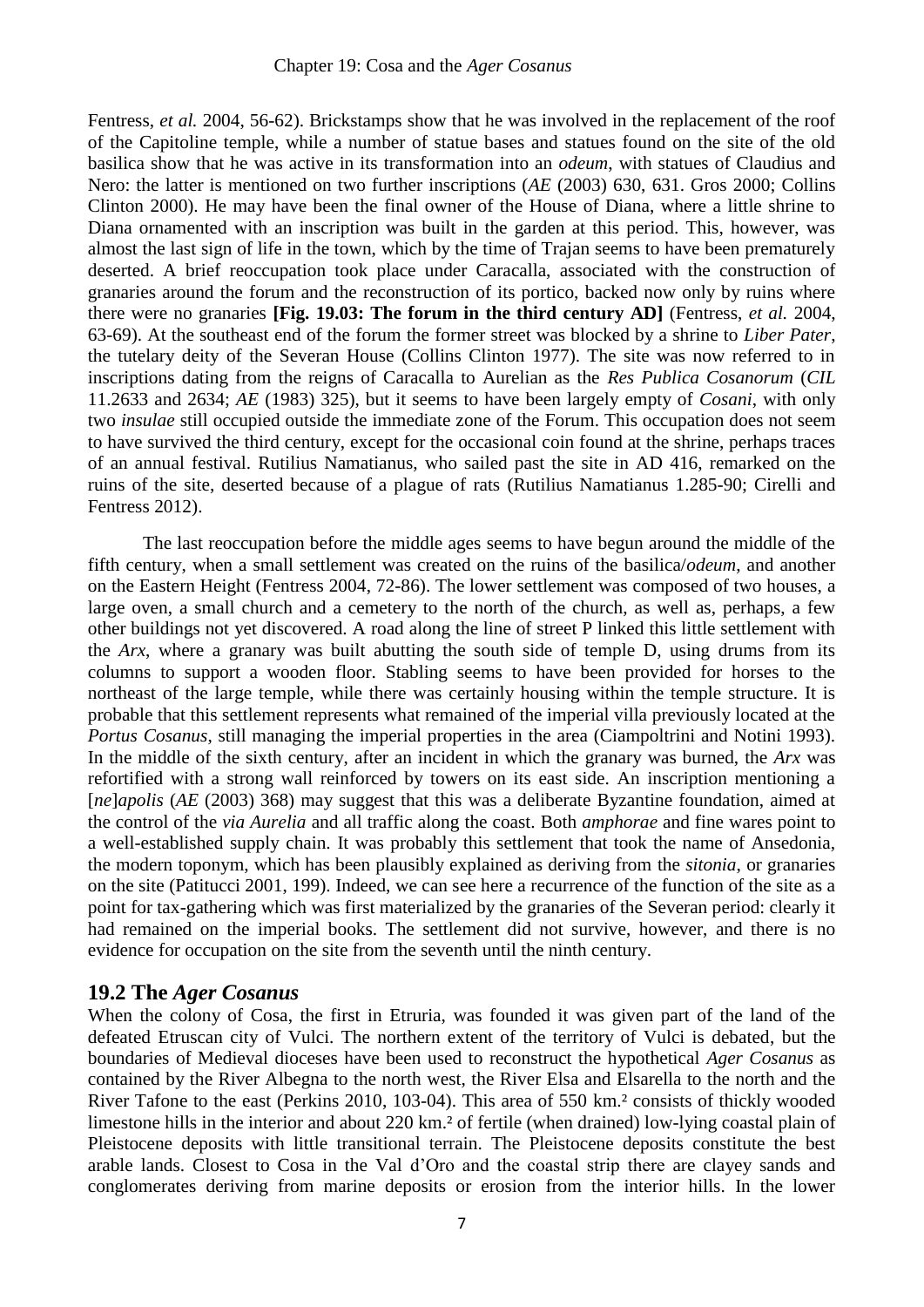Albegna valley the deposits form an extensive terrace at 15 m. altitude running from the coast to Marsiliana along the southern bank of the River. In the western part of the *Ager* the lagoon of Orbetello survives whereas all the former lagoons on the coastal strip to the south have now been drained except the Lago Burano. The largely mountainous Monte Argentario is connected to the mainland by two sandbars and appears to have sustained little Roman settlement.

The *Ager* seems to have been centuriated at the time of the first foundation, given the rectangular module of 16 x 32 *actus*, and was aligned to 56˚, unlike the city street plan. The *kardo* of the centuriation was drawn from the north east gate of Cosa sighting towards the mouth of the river Albegna. At a distance of 16 x 16 *actus* (9.088km) it intersects the orthogonal *decumanus maximus* that runs north east along the 15 m. Pleistocene terrace and appears to have been surveyed to intersect with the hill of Marsiliana by the River Albegna at the northern confines of the *Ager*. Conveniently, the *decumanus* that intersects the north east gate of Cosa runs across the Val d'Oro; thus the three main axes of the centuriation traverse the best, and most densely settled agricultural land. These main axes appear to have been roads; the *kardo* partly coincides with the later *via Aurelia* perhaps dating to 200 BC, linking Rome to Pisa and eventually Liguria. The *decumanus maximus* continues to become, or at least join, the *via Clodia* at Saturnia, and the minor axes appear to have been stone walls. Surviving traces of the land division are largely confined to the flatter land below 50 m., coincident with the most fertile agricultural land. There are indications that the hills behind Orbetello to the north of Cosa were enclosed by a wall of polygonal masonry, perhaps separating the public grazing lands (*ager compascus*) from the centuriated areas (Celuzza 2002a; Attolini 2002).

### **19.2.1 Settlement history**

Large scale excavation and systematic field survey of approx. 100km.<sup>2</sup> in the 1970s and '80s (Carandini and Cambi eds 2002, 43-62) has provided a diachronic account of the development of the Roman settlement pattern enabling the archaeological study of the impact of the Roman conquest, centuriation, implantation of small farms, and the growth of the slave-powered villa system in central Italy (Dyson 1978; Carandini ed. 1985a; Carandini 1985b; Carandini and Cambi eds 2002). The Roman conquest of the area led to a generalized restructuring of the settlement pattern. Orbetello, the only Etruscan centre of population in the *Ager*, survived the conquest and appears to have been fortified with walls identical to those of the colony. Centuriation of the land implies, at the least, a redefinition of the ownership of land parcels and probably an eviction of the previous Etruscan owners in the areas closest to the colony. However, in the third century, after the founding of the *colonia*, rural settlement is not extensive. **[Fig. 19.04: Settlement in** *Ager Cosanus* **in the 3rd Century BC. Key: 1 Statio, 2. Village, 3. Villa, 4. House 2, 5. House 1, 6. House / Tomb, 7. Tomb / Cemetery, 8. Port]** There is a cluster of sites in the Val d'Oro to the north of Cosa, a thin scatter in the lower Albegna Valley and a more consistent scatter in the valleys of the Chiarone and Tafone – the areas closest to Vulci and up to 15 km. from Cosa **[see Table 1]**. It may be the case that the early colonists – few in number – were largely settled in the Val d'Oro or Cosa itself and the more distant areas were retained by their Etruscan owners. There is good evidence for continuity of pre-conquest frequentation of the new Roman sites at only thirteen sites in the entire *Ager* (five cemeteries, one tomb / house, four houses, three villages). There is not good evidence for widespread building in all the centuriated land that might be interpreted as one farmstead for each of the colonists which would require a theoretical 2,000 individual farmsteads (Rathbone 1981, 17). There are methodological problems in interpreting the findings: fragments of black gloss tableware are not precisely datable and settlements from the third century may well be masked by later, larger settlements such as villas on the same site. Nevertheless fifty-four of the eighty-nine sites are the smaller sites; house / tomb, house 1 and house 2. House / tomb sites are scatters of solely tile fragments covering less than 10x10 m. where it was not possible to distinguish between burial or settlement use. House 1 sites are surface scatters less than 30 x 30 m, with domestic refuse but no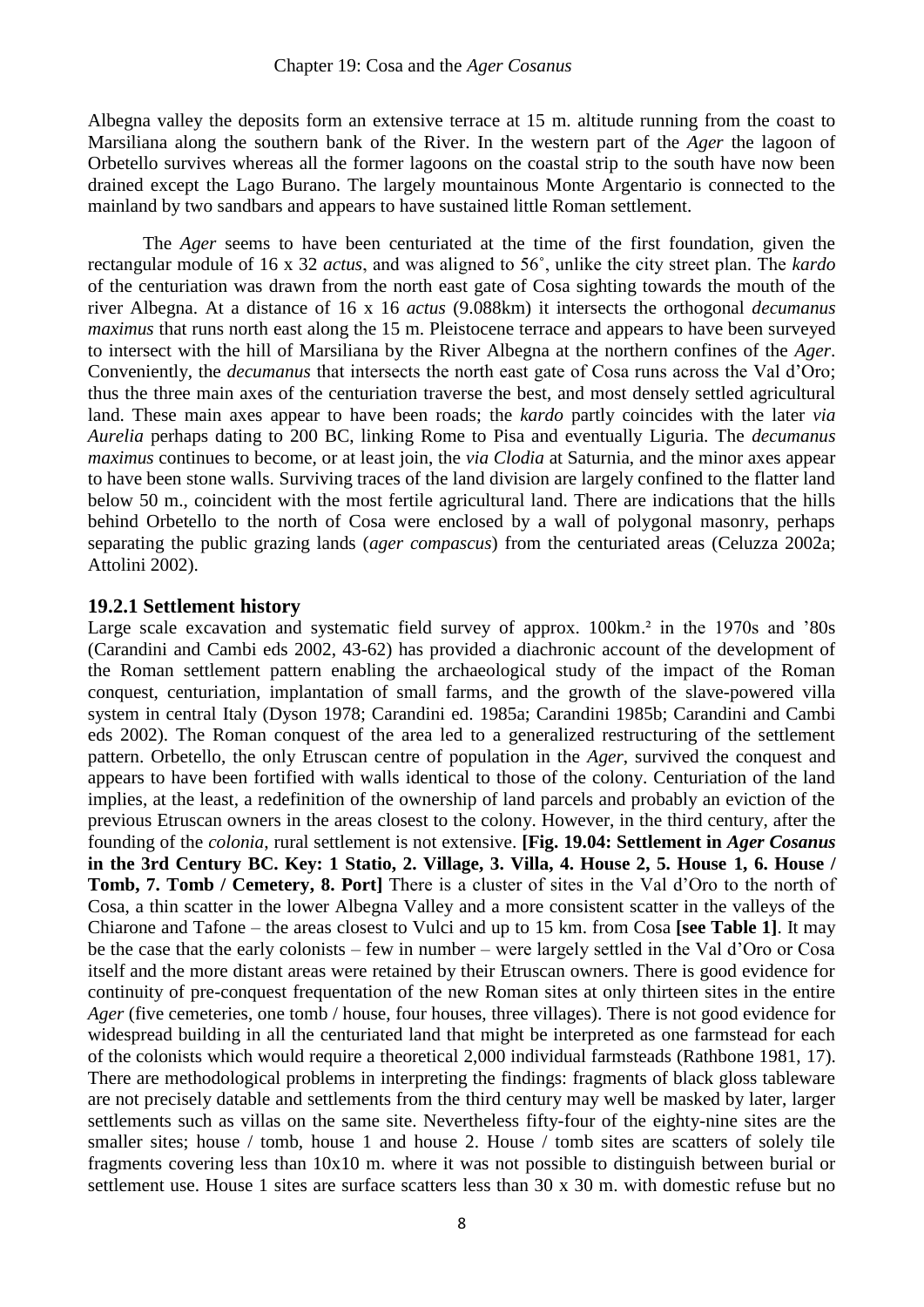luxury items. House 2 sites are surface scatters larger than 30 x 30 m. with evidence for stone buildings or substantial flooring such as *opus spicatum* or *cocciopesto* (Carandini and Cambi eds 2002, 59). The early sites classified as villas, are most likely small settlements that only later developed into villas: the nature of surface scatters makes it difficult to tease out separate phases of occupation at the same site. Overall seventy rural settlement sites were located within the sampled transects that represent only 20% of the surface area of the *Ager*; multiplying this by five to represent 100% of the area would still only make 350 sites, far short of the theoretical maximum.

#### **Table 1**

|               | $4^{th}$ C. | $3^{rd}$ C. | 200-50      | 50 BC-          | $2^{nd}$ C. | $3-4$ <sup>th</sup> C. | $5-6$ <sup>th</sup> | $7th$ C. |
|---------------|-------------|-------------|-------------|-----------------|-------------|------------------------|---------------------|----------|
| Site type     | BC          | BC          | BC          | AD100           | AD          | AD                     | $C.$ AD             | AD       |
| <b>Statio</b> |             | (1)         |             | 1               | (1)         | 1                      | 1                   | 1        |
| Village       | (3)         | $(4)$ 1     | 1(3)        | 3               | 1(1)        |                        |                     |          |
| Settlement    | (2)         | (2)         |             |                 |             |                        |                     |          |
| Port          | (1)         | $(2)$ 1     | (2)         | $\overline{2}$  | 1(1)        | 1(1)                   | (1)                 |          |
|               |             |             |             |                 | 22(14)      |                        |                     |          |
| Villa         | (3)         | (9) 6       | $9(20)$ 19  | 41 13           |             | 12(4)                  | 10(3)               | 2(4)     |
|               |             | 1(13)       |             |                 |             |                        |                     |          |
| House 2       | (3)         | 10          | $10(23)$ 19 | 19 <sub>3</sub> | 2(3)        | 2(2)                   | 1(1)                |          |
| House 1       | (1)         | $(26)$ 25   | (37) 13     | 244             | 2(6)        | $(2)$ 1                | 1(1)                |          |
| House/        |             |             |             |                 |             |                        |                     |          |
| Tomb          | (6)         | $(14)$ 11   | 3(14)5      | 10 <sub>1</sub> | 1(3)        | 1                      | 1                   |          |
| Cemetery      | (8)         | $(12)$ 4    | $(13)$ 4    | 51              | (5)         |                        |                     |          |
| Tomb          | (6)         | (6)         | $1(7)$ 3    | 74              | (1)         |                        |                     |          |
| Dump          |             |             | $(3)$ 3     | 1(1)            | (1)         |                        |                     |          |
| Kiln          |             |             | $(3)$ 3     | $\overline{2}$  |             |                        |                     |          |
|               |             | 1(89)       | 25(125)     |                 | 30(36)      |                        |                     |          |
| Totals        | (33)        | 58          | 69          | $117(1)$ 25     |             | 19(9)1                 | 14(6)               | 3(4)     |

**Table 1: Sites within sample transects in the** *Ager Cosanus* **by type. Numbers indicate certain sites representing a minimum, numbers in brackets indicate uncertainly dated sites, adding the two provides a maximum number of sites. Numbers in bold indicate new foundations and are included in the certainly or uncertainly dated totals. Lack of certainty is caused by precision of dating of different types of ceramic in different periods.**

In this period up to four villages may have been occupied. They all lay on the coastal strip more than 10 km. from Cosa. Two of these were ancient Etruscan settlements first occupied in the Archaic period and another was occupied in the fourth century. This class of site has not been explored by excavation but it would seem likely that these settlements, relatively remote from either Cosa or Vulci, would have performed some market or administrative functions. Another class of site that is distributed in the peripheries of the *Ager* are rural sanctuaries. Votive deposits dating from the third/second century have been recovered from Costa di Gherardino, near Marsiliana, and San Sisto in the lower valley. They consist of terracotta heads and body parts, *aes rude* and coins, and a statuette of a youth with a boar and a monkey on his shoulders, and so are typical of Etrusco-Italic and Campanian areas. Other votive finds, including a baby in swaddling, have been made near Orbetello but are poorly documented. In the north of the *Ager* just 1 km. from Costa di Gherardino, a kiln site, possibly related to a villa, manufactured anatomical votives as well as other ceramics from perhaps the third century to the first century AD. The cults seem to be related to health, but may also perform a liminal role at the boundaries of the *Ager* (Camilli *et al*. 2007, 356-57; Angás Pajas 2005; Rendini and Firmati 2003, 22-24; Rendini 2009).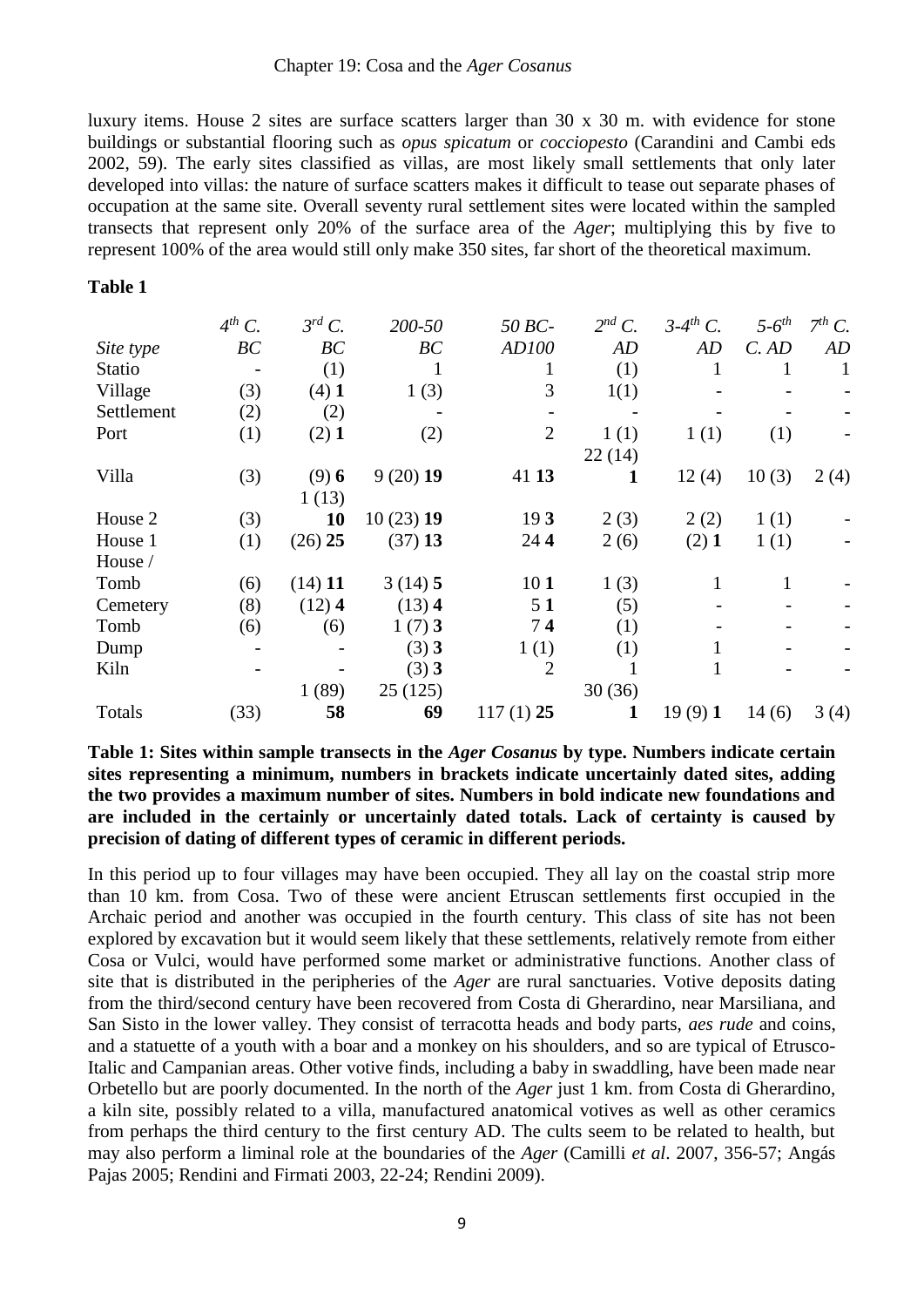Some thirty inscriptions provide limited evidence for the people living in the *Ager Cosanus*. Nearly half of these are public inscriptions from Cosa and the remainder are funerary inscriptions of slaves and freedmen and women (Manacorda 1979). Evidence from the field survey for burials in the *Ager Cosanus* is limited in its quantity and quality since it was not possible in surface survey always to be confident of separating tombs from settlements. However, the data table suggests that there was a significant degree of continuity in burial places between the Etruscan and Roman periods. This is particularly notable in the eastern part of the *Ager Cosanus* in the valleys of the Chiarone and Tafone that are closest to Vulci: these are also the areas in which the two continuously occupied villages are found. Such continuity, often into the Augustan period, is common in the interior of Etruria, but is surprising in the *Ager Cosanus*, given the violent conquest of Vulci by the Romans. However, this continuity is limited to the eastern borders of the territory of Cosa.

The Punic wars and other unrest in the third century do not seem to have had a catastrophic impact on the settlement pattern. Only seven possible settlements do not continue to be inhabited in the second century suggesting only very limited decline in the rural population. However the arrival of 1,000 new colonists in 197 BC marks the beginning of a period of intensification of rural settlement (Carandini and Cambi 2002, 158-68).

**[Fig. 19.05: Settlement in** *Ager Cosanus* **200-50 BC. Key: 1.** *Statio***, 2. Village, 3. Villa, 4. House 2, 5. House 1, 6. House / Tomb, 7. Tomb / Cemetery, 8. Port]** The period from 200-150 BC is coincident with the period of greatest development and prosperity in Cosa when houses were built and the public buildings redeveloped. After the injection of new colonists in 197 BC the rural settlement pattern develops considerably with the emergence of a dense, hierarchical settlement pattern in the Val d'Oro and the lower Albegna Valley whilst the more peripheral parts of the eastern and northern *Ager* are less intensively occupied. A small number of villas may have been developed at this time but the most common category of site is the house 2 (10-32 sites). In 1981-2, a house 2 site was excavated at Giardino Vecchio 7.75 km. to the north east of Cosa. **[Fig. 19.06: Plan of farm excavated at Giardino Vecchio]** Unfortunately, it has never been fully published, but a preliminary report and plan indicate that it was a well-built stone structure covering approx. 500 m.². The farm focussed on a 7.5 x 6.25 m. internal courtyard entered from the north east through a wide passage, with two large rooms with plastered walls and floors, a kitchen with a tile oven and a workroom containing a loom on one side. Opposite these were a wine press and *dolium* for fermentation and store rooms with further stores on the fourth side. On the exterior of the south east side were lean-to stables. Finds included ceramics and *amphorae* made at Cosa and numerous coins, including two in silver (Celuzza 1985b). All in all the farm forms a plausible home for a prosperous colonist and the evidence for wine and textile production along with the coins suggest the farm participated in the monetary economy of the region, perhaps contributing to Cosa's wine exports.

We know less about the smaller house 1 sites and the house / tomb sites. These could plausibly be the homes of free citizen farmers. The density of sites seems consistent with a land assignation of 16 *iugera* per (lower class) colonist (Celuzza 2002a, 123). A small rectangular structure with stone foundations and associated hut at Casa Brancazzi, near the mouth of the Albegna, probably equate to a house 1 site. They were occupied through the first century BC and finds of lead weights and loom weights indicate fishing and textile manufacture. The structure is very basic, but finds of ceramics, bronze, and coins indicate engagement with the local economy (Ciampoltrini 1984).

From the mid-second century into the first there is a generalised decline in the number of smaller rural settlements and a growth in the number of larger villas. This process coincides with the 'agrarian crisis' of Rome, the rapid expansion of Roman power within and beyond Italy, the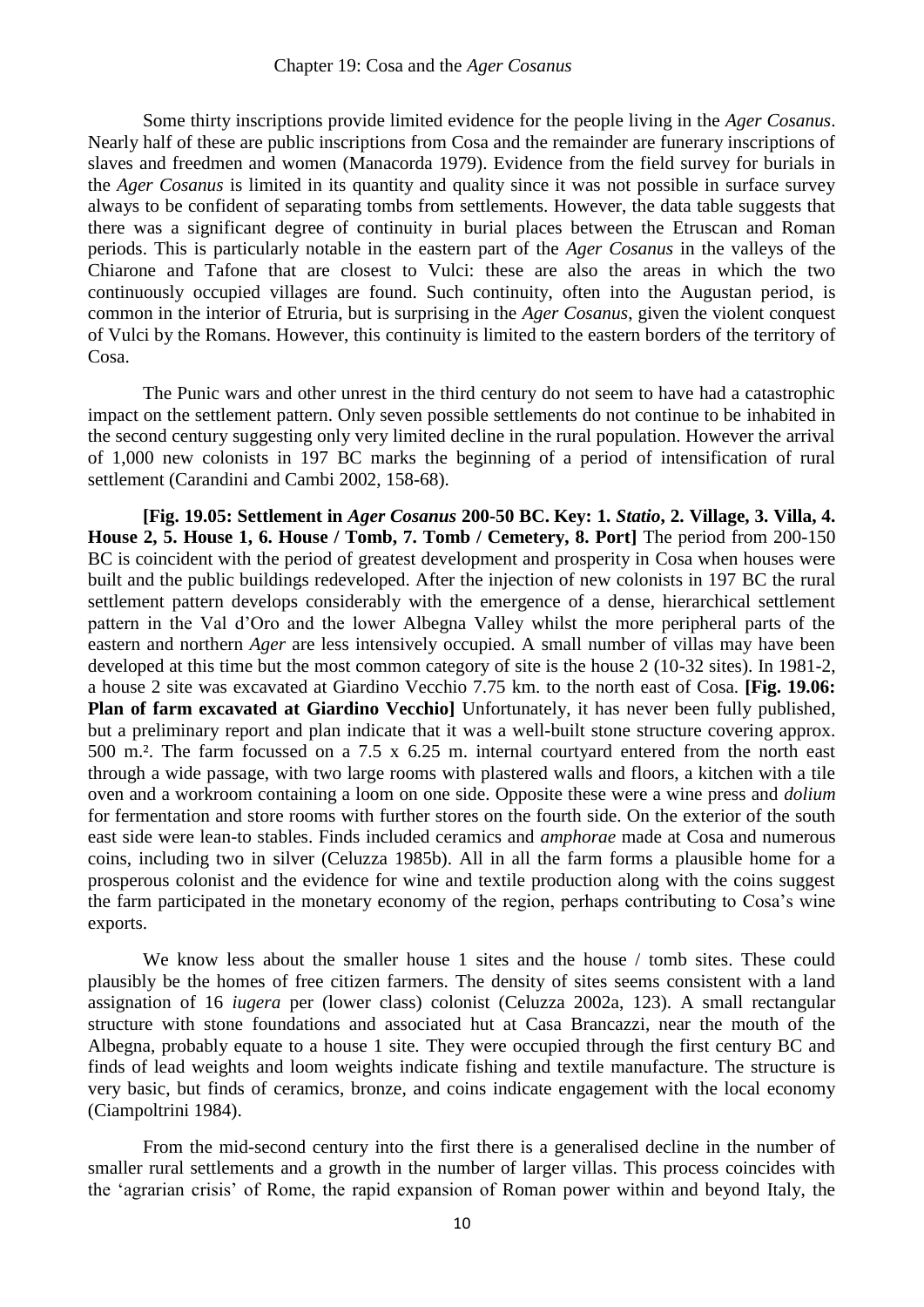influx of slaves into Italy, and ultimately the Social War and Civil Wars (Launaro 2011). According to Appian, writing much later, 'The rich … came to cultivate vast tracts instead of single estates, using slaves as labourers and herdsmen, lest free labourers should be drawn from agriculture into the army' (Appian, *Civil Wars* 1.7). Within this turbulent context, the settlement pattern and economic basis of the *Ager* appears to have been transformed, and by the Augustan period the settlement in the areas closest to Cosa and the lower Albegna valley are entirely dominated by large, slave-powered villas. Smaller farms survive in peripheral areas, but in the core of the *Ager*, as at Giardino Vecchio for example, the small, free landowner has almost entirely disappeared (Carandini 1985; Carandini and Cambi 2002, 158-96). None of the villas has been excavated in detail and so it is not possible to ascertain how many had developed from smaller, earlier farms. Equally, we cannot be sure that these villas conformed to the type of villa found in Cato, rather than being closer to the slave-run villa described by Varro (Regoli 2002a). This general transformation has been taken as exemplifying the rise of externally financed, capitalist, slave-run estates designed to render income to the Roman elite at the cost of dispossessing free smallholders. This transformation is, however, only clearly visible in the good arable land closest to Cosa and in the lower Albegna valley; peripheral areas of the *Ager* and the territories of the neighbouring colonies of Heba and Saturnia, surveyed using the same methodologies, do not appear to have undergone such an intense process of villa development at the expense of smaller sites.

Typically, in the surveyed areas, the villas were large surface scatters of tile, stone, and ceramics (greater than 2,500 m.²) with traces of architectural elaboration such as a cryptoporticus, column drums or mosaic tesserae. Many of the villas in the lower Albegna valley, around Orbetello and the Val d'Oro took the form of a *basis villa*: a concrete cryptoporticus sub-structure with working and living areas built above. These are typically fully integrated with the centuriation, with the walls following the same alignment and each occupying one *centuria*. In the lower Albegna valley these are remarkably evenly distributed along the *decumanus maximus*. The best known is Settefinestre in the Val d'Oro, although it is late in the sequence and was not constructed until around 40BC.

**[Fig. 19.07: View of the cryptoporticus and façade of the bassis villa at Settefinestre.]** At Settefinestre, on a small hill overlooking the *via Aurelia*, 4 km. north east of Cosa, a large villa was excavated in the late 1970s (Carandini, ed. 1985b; 1988, 109-224) (see also Pollard, chapter 17, this volume). The villa and its gardens are enclosed by a wall with a turreted monumental façade resembling a city wall, an unusual feature shared with the nearby villas at La Provinca, Le Colonne, and Casa Marotti (Dyson 2002; Calastri 2004). The villa was entered from the top of the hill where a gate and a passage led into an open courtyard. To either side were stores, a cow shed, and kitchens. Twelve rooms each of about 3 x 3 m. housed the estimated fifty-two slaves who worked the villa and its lands and tended the sheep, goats, and cattle that were housed in a separate animal house and granary to the west of the villa. The main block of the villa was large (44 x 44 m., i.e. 150 x 150 Roman feet) and set on the hillside on a concrete cryptoporticus. It had two entrances from the courtyard: one led into the main living area, the *pars urbana*, and the other led into the working part of the villa, the *pars rustica* **[cf. Fig. 17.02-17.03]**. The axial layout of the *pars urbana* is arranged around an *atrium* and a second set of rooms around a *peristyle*. Additionally the villa had rooms facing out from this central core towards the countryside. All of these rooms have remains of high quality wall and floor decorations.

The rooms in the north east quarter of the building were linked to the main *atrium*-*peristyle* axis of the *pars urbana* by five different routes and so were closely integrated with the refined mosaic floors and painted walls of the living quarters. However, they held the agricultural machines of the estate: a donkey-powered olive mill, an oil press, and three wine beam-presses operated by a screw and linked by a hole in the floor to the vats (*dolia*) in the fermentation room below. Together these made up the heart of the *pars rustica* of the villa.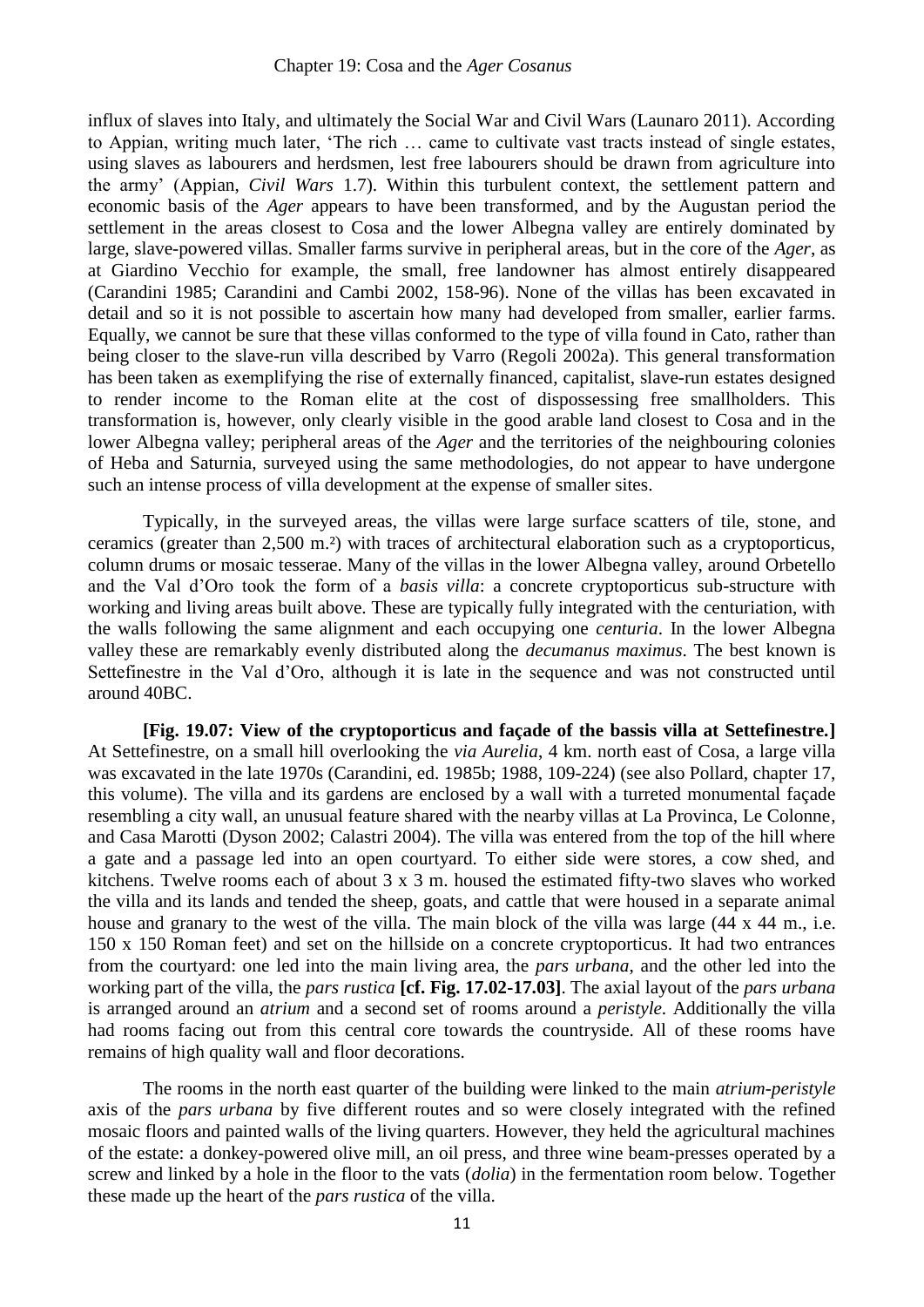Andrea Carandini, the excavator of the villa, suggested that this building and its organisation closely matched a villa of the type described by Varro (*On Agriculture* 1 written in about 37 BC) and Columella (*c*.65 AD) (*On Agriculture* 1). Combining the evidence from the villa and the ancient sources enables the estimation of the productive capacity of the villa. The excavator suggests that the villa could have produced about 100,000 l. of wine worth about 60,000 *sestertii*. Other produce of the villa such as cheese, eggs, poultry, game birds, geese, ducks, wild animals, snails, dormice, honey, and fish could have provided twice this sum bringing a considerable total of 180,000 *sestertii*. The sale of surplus olive oil and grain could have raised the income further (Carandini 1988, 121 and 173-77).

Settefinestre provides a detailed case study of the economic functioning of a villa producing wine at the end of the Republican period and through the first century. Yet earlier, the transformation in the settlement pattern that started in the second half of the second century, is paralleled by evidence for the large scale export of agricultural produce from the region (Attolini *et al*. 1991). At both of the ports of Cosa, sherds of *amphorae*, both Greco Italic and Dressel 1, are abundant; they are even used to build walls. Although no actual kilns have been excavated, fire bricks have been found. The petrographic analysis of the *amphora* sherds, the quantity of sherds, and the very high frequency of amphora stamps of the Sestius family all indicate that the *amphorae* were made at the port and that the port enabled the export of wine and possibly fish products in *amphorae* made by, or for, the Sestii. The earliest *amphorae* date to the end of the third century BC, but the period of major activity peaks at the end of the second century, *amphorae* continue to be made despite the destruction of Cosa in *c*.70 BC, although production of the Sestius *amphorae* does seem to cease around 40 BC (Manacorda 1978; Will 1987 and 2001; McCann 2002, 28-30).

The infrastructure of the ports was also developed to support this economic activity: before the last quarter of the second century the port of Cosa had only a stone breakwater but in the next fifty years it was equipped with piers, wharves, a light house, a fresh water spring house, and a fishery (Gazda and McCann 1987, 137-55). Improvements were also made to the road system: south of Cosa the *via Aurelia* was built further inland and a *statio*, *Ad Nonas*, established at the crossing point of the river Chiarone, probably in 119 BC, creating a minor settlement, market and administrative centre in the eastern part of the *Ager* furthest from Cosa (Fentress 1984; Carandini and Cambi 2002, 134-35 and 159-60). North of Cosa the *via Aurelia* was rebuilt towards Pisa, probably in 115-09 BC (Fentress 1984; Coarelli 1988b) with a bridge, dock, and *mansio* built at Albinia, close to the mouth of the Albegna (Ciampoltrini 1997). Here, a second large-scale *amphora* manufactory developed, producing Greco-Italic, Dressel 1, Dressel 2-4 and flat-bottomed *amphorae*. A wide variety of stamps name at least fourteen individuals active between the last decades of the second century to the end of the first century BC. The SES and Albinia *amphorae* testify to the huge productive capacity of the new villa-based agricultural organisation throughout the territory. These *amphorae*, presumably containing wine and perhaps also fish products, were widely exported from the *Ager Cosanus* across Etruria to southern and central Gaul (Bogdani, Calastri, Vecchietti 2009; Vitali *et al*. 2007; Vitali (ed.) 2007).

The decline of Cosa after 70 BC does not seem to have directly impacted the development of the villas. It is likely that the villas grew on investment in the land by the Roman metropolitan elite rather than from the local elite in Cosa. A late Republican epitaph names a freedman, Lucius Domitius Papus, and so complements the literary evidence indicating that Lucius Domitius Ahenobarbus, a prominent opponent of Julius Caesar, owned land in the area which may, in due course, have become imperial property when the family's property passed to his great-grandson, Nero (Manacorda 1979, 130; Celuzza 1985a; Celuzza 2002b, 202). Between 50 BC and 100 AD the villas, including the newly built Settefinestre and its monumentally walled neighbours, dominated the agricultural land in the coastal plain closest to Cosa and the lower Albegna valley. There was also an intensification of settlement, including villas on the sandbars joining Monte Argentario to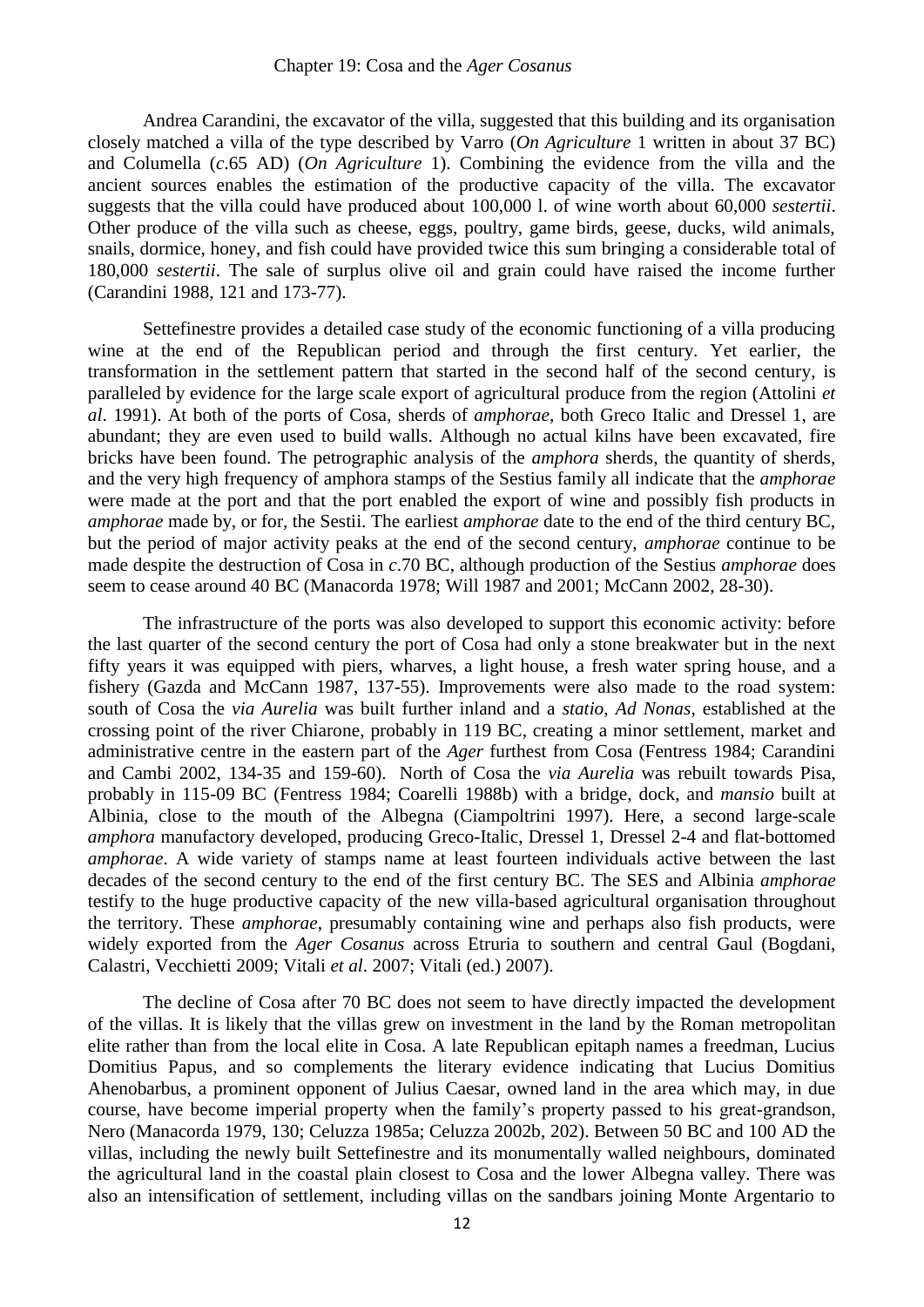the mainland. Smaller farms persisted only in the eastern part of the *Ager* where there were far fewer villas. The villas were presumably still dependant on the wine industry, although the evidence for *amphora* manufacture ceases in the early part of the first century AD, suggesting other agricultural produce, not exported in *amphorae*, may have grown in importance. By the imperial period, the harbour at Cosa seems little used for exports, although imported material is still found at the port. Estimates of the population based upon the field survey data suggest a density of 19-21 people per square km. at this time (Fentress 2009).

Later in the first century and in the early part of the next, the number of villas declined by perhaps a quarter, and only one new villa site was founded in the second century. The late Republican economic and settlement structure, based on slave-run villas producing wine and owned by cultivated, interested, and occasionally resident owners, appears to have become obsolete as competition from the provinces flooded the markets in Rome with provincial vintages and brought the export of Italian wine to an end (Tchernia 1986; Carandini 1989a; Carandini 1989b).

At Settefinestre the villa was reorganised at the beginning of the second century AD. The oil and wine presses in the *pars rustica* were dismantled and the rooms converted into stores. The *pars urbana* was redecorated, becoming less sumptuous, although a large complex of hot and cold baths was added. The rooms around the courtyard were reorganised and to the south west a second courtyard with rows of small rooms about  $3 \times 3$  m.<sup>2</sup> was built. Each room opened onto the courtyard, the walls were unplastered, and no flooring was found. This new block has been identified as a new set of cells and services for slaves that could have raised their total number to about 100 (Carandini 1988, 173-77). However, Marzano suggests that the rooms could also have had other uses, such as stables (Marzano 2007, 130-38). Further to the south west another similar structure was built with smaller cells arranged around a courtyard. The building matches the descriptions by Varro and Columella of a pig sty. The excavator suggests that these developments represent a fundamental shift in the economy of the villa, and that the villa had started 'farming' slaves, with female slaves kept for breeding purposes and any children not required for labour sold at market. Alongside, there is the development of a pig farm, and possibly an increase in arable output (Carandini 1989b; Carandini 1988, 185-219).

It is not known how typical Settefinestre is of the villas in the area, or whether it may have become part of a larger estate with merged infrastructure and services. Imperial estates may also have grown: in addition to the Neronian holdings, Vespasian was brought up on an estate near Cosa to which he frequently returned (Suetonius, *Life of Vespasian* 2). There was a major reorganization of the port of Cosa which became dominated by a *villa marittima*, possibly in imperial ownership, dating from the Claudian period until the fifth century (Gazda and McCann 1987, 155-59; Ciampoltrini and Notini 1993). In the second century small rural settlements were rare, their numbers were down from a maximum of eighty-seven sites to only seventeen. This trend continues in the third to fourth century when the total of occupied sites is more than halved, despite a reoccupation of Cosa (Fentress *et al*. 2004, 68-69). Settefinestre is abandoned in the Severan Period and it seems likely that after this there was a further transformation in the economic regime with the few surviving villas developing into *latifundia*, large estates with an economy oriented towards pastoralism and a population living an estate centre that was previously a villa. A halving in the number of settlements would imply a doubling in the average size of estates; however, it is also possible that less land was exploited or that malaria may have become established in coastal areas (Fentress 2009). Unfortunately, no sites dating to this period have been excavated that might provide more detail about the nature of these late Roman settlements. In the Eastern part of the *Ager* the *statio* at *Ad Nonas* and two villages near the *via Aurelia* remain occupied, but we know nothing of their organisation or economic functioning. The number of occupied sites reduces further in the fifth century and it seems likely that the Visigothic invasion will have disrupted life along the *via*